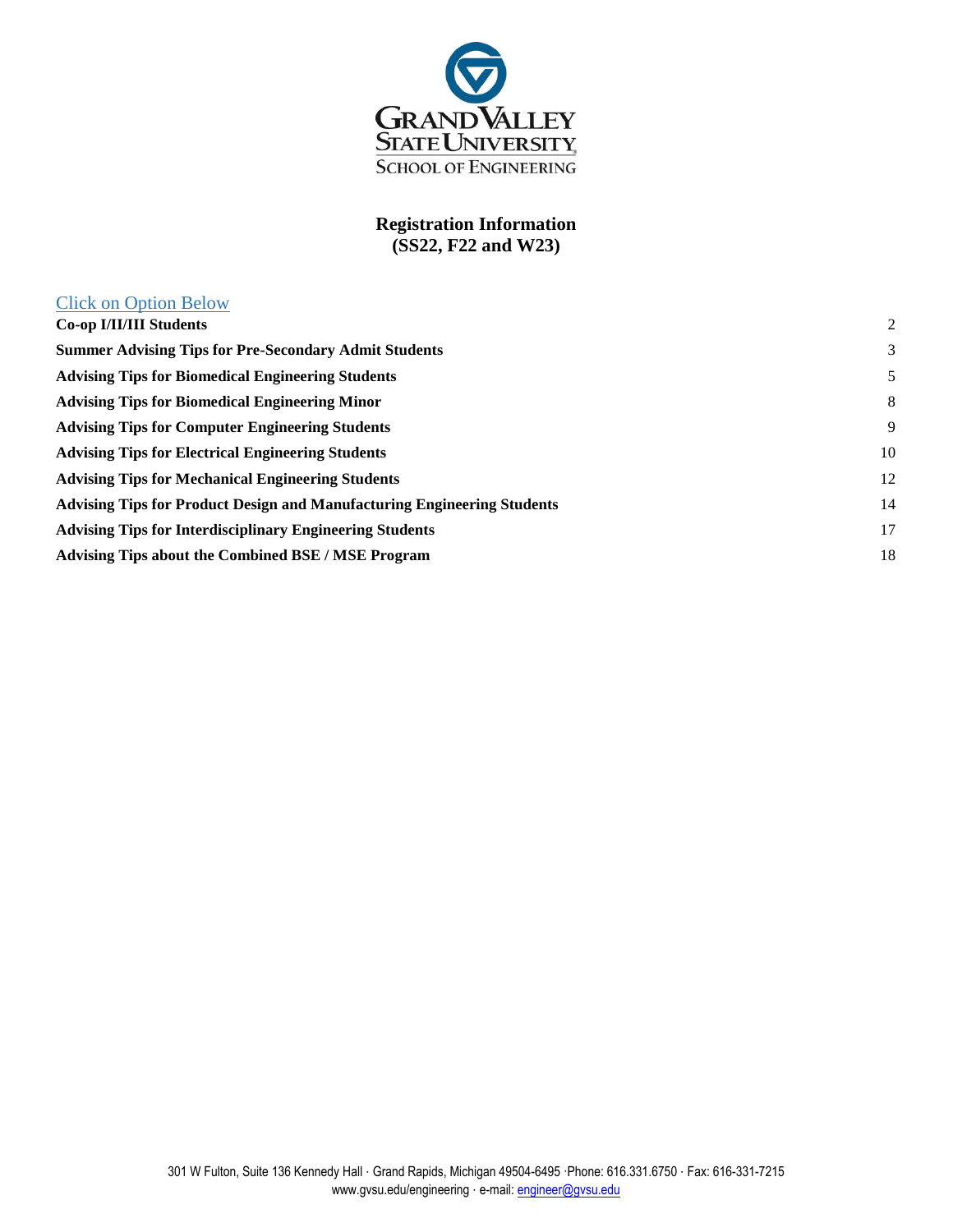# **Co-op I/II/III Students**

<span id="page-1-0"></span>Co-op students should review the School of Engineering student resources at the following link to ensure that co-op planning is proactive, timely, and in accordance with the established co-op policies: [Co-op Student Resources.](http://www.gvsu.edu/engineering/co-op-student-resources-39.htm) Note, the co-op resources have recently been updated to include detailed contact information, as well as the new online form submission for the student and employer agreements.

Further note, professionalism and accountability are major course objectives of the co-op program. As such, students are expected to provide timely email responses regarding all co-op surveys, meetings, and course enrollment inquiries, including work placement or supervisor contact information. The industry standard email response time is within 24 hours after receipt. All students enrolled in the co-op program are expected to maintain this level of professionalism to ensure that co-op records are accurately maintained. If an academic plan of study is revised, and there is an associated impact to the co-op plan, please notify accordingly (Diane LaFreniere, Sebastian Chair, [lafrenid@gvsu.edu\)](mailto:lafrenid@gvsu.edu).

Students should not *self-advise* regarding co-op rotations, as the graduation timeline may be at risk of being significantly affected. Students enrolled in a co-op course are expected to be proactive in all communications with the academic advisor, Sebastian Chair (co-op coordinator), and workplace supervisor regarding mandatory co-op rotation scheduling.

The following individual **Career Center** advising sessions are available to inquire about the development of a career search plan for securing employment.

- ⮚ **Securing Co-op Employment (Individual Appointment)** securing co-op employment and (or) developing career search materials– Contact Chris Babbitt [\(babbitc1@gvsu.edu\)](mailto:babbitc1@gvsu.edu) at the **Career Center** to schedule an appointment.
- $\triangleright$  **Negotiating Co-op Offers (Individual Appointment)** negotiating job offers or the terms of the employment Contact Chris Babbitt [\(babbitc1@gvsu.edu\)](mailto:babbitc1@gvsu.edu) at the **Career Center** to schedule an appointment.

The following advising group sessions are available within the **School of Engineering** to inquire about co-op questions related to the required academic or professional components of the program:

⮚ **Thursday, March 17, 3:00 PM to 4:15 PM – 90 minutes per session**

**Co-op Related Academics 101 (***Group Appointment***)** – informational session regarding the academic component of the co-op courses, specifically for students who are unable to attend the co-op start-up meeting on **Friday, March 25 (11:00 am to 12:00 pm or 1:00 pm to 2:00 pm)** to review the EGR 290 course syllabus and requirements. Note, the online meeting link for the Friday, March 25th start-up meetings will be emailed to students in mid-March.

⮚ **Thursday, March 17, 4:20 PM to 4:40 PM – 20 minutes per session Career Exploration 101 (***Group Appointment***)** - advising related to engineering positions, responsibilities, and career paths (prerequisite is a first draft of the co-op student agreement, located at student resource link [Co-op Student](http://www.gvsu.edu/engineering/co-op-student-resources-39.htm)  [Resources.](http://www.gvsu.edu/engineering/co-op-student-resources-39.htm)

## ⮚ **Thursday, March 17, 4:40 PM to 5:00 PM – 20 minutes per session**

**Co-op Plan Development 101 (***Individual Appointment***)** – advising related to the development of a co-op plan that meets a specified graduation timeline (prerequisite is a previous academic advisor session to discuss the development of an academic plan of study, which includes three mandatory co-op rotations).

**SWS Requirement:** EGR 390 is no longer offered as an SWS option. EGR 302 – SWS Engineering Decision Making in Society is an SWS course that is offered in the fall semester and will meet the engineering ethics requirement, as well as a general education Issues course in the Information, Innovation or Technology Issue category. Otherwise, there are general education courses that can be used to meet the two SWS requirements for graduation. Please see an academic advisor for more information.

#### **Special Notes:**

- $\triangleright$  All off-sequence co-op students must have a program-approved study plan that includes three co-op rotations. The approved study plan will include a fall EGR 490 rotation, following enrollment in EGR 485/486. The approved study plan must be signed by the Program Chair and submitted to the Sebastian Chair, Diane LaFreniere, prior to co-op course enrollment.
- $\triangleright$  Students are able to register for a maximum of four EGR or CIS credits during the evening hours (4:00 p.m. or later). Note, the engineering-prefixed general education courses, EGR 302, 205, and 406, do not apply to this policy.

 $\triangleright$  Co-op students are not permitted to concurrently enroll in a co-op course with EGR 485/486 (senior project).

For any questions regarding an extenuating circumstance and need for an alternative work plan, please email the Sebastian Chair Diane LaFreniere at [lafrenid@gvsu.edu.](mailto:lafrenid@gvsu.edu)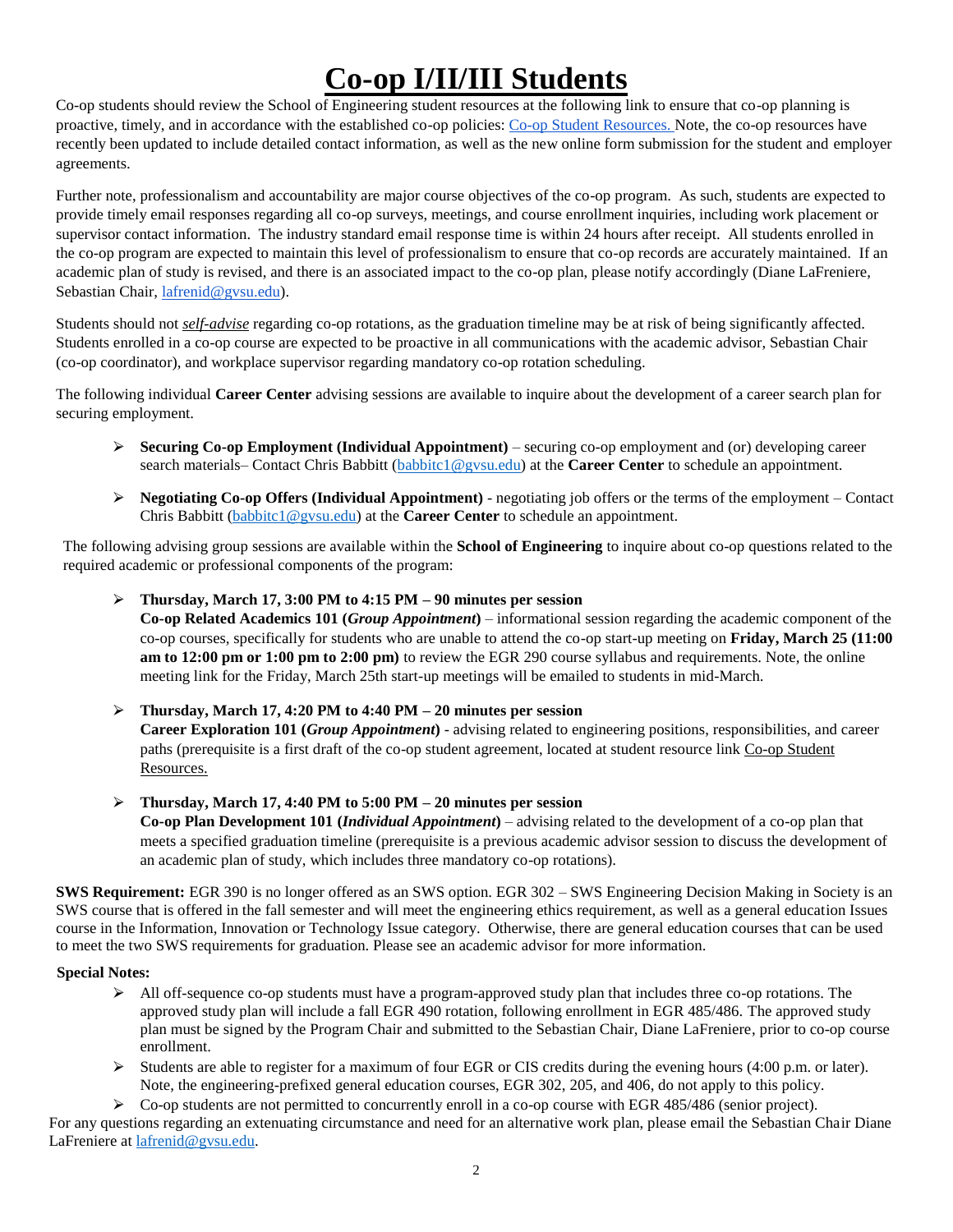## <span id="page-2-0"></span>**Summer Advising Tips for Pre-Secondary Admit Students**

Declared majors can choose to lighten the Fall and Winter semester course load by taking required engineering foundation or general education classes during the summer term. The classes available in Summer 2022 are shown in Table 1.

| Subj       | Crse       | Sec        | Cr               | Title                                                            | Days                      | Times    |                |                |
|------------|------------|------------|------------------|------------------------------------------------------------------|---------------------------|----------|----------------|----------------|
| <b>EGR</b> | 111        | 101        | 1                | Introduction to Engineering Graphics                             | $\mathbf M$               | 10:00 AM | 12:20 PM       | <b>KEN 244</b> |
| <b>EGR</b> | 112        | <b>10</b>  | 2                | Applied Programming for Engineers                                | M                         | 3:00 PM  | 4:15 PM        | <b>KEN 330</b> |
| <b>EGR</b> | <b>112</b> | 101        | $\boldsymbol{0}$ | Applied Programming for Engineers                                | M                         | 4:30 PM  | 6:50 PM        | <b>KEN 358</b> |
| <b>EGR</b> | 112        | 102        | $\boldsymbol{0}$ | Applied Programming for Engineers                                | T                         | 4:30 PM  | 6:50 PM        | <b>KEN 358</b> |
| <b>EGR</b> | 113        | 01         | 1                | Introduction to CAD/CAM                                          | $\boldsymbol{\mathrm{F}}$ | 10:00 AM | 11:15 AM       | <b>KEN 244</b> |
| <b>EGR</b> | 185        | <b>10</b>  | $\overline{2}$   | First-Year Engineering Design                                    | ${\bf F}$                 | 11:30 AM | 12:45 PM       | <b>IDC</b> 135 |
| <b>EGR</b> | 185        | 101        | $\boldsymbol{0}$ | First-Year Engineering Design                                    | $\rm F$                   | 1:00 PM  | 3:20 PM        | <b>IDC</b> 135 |
| <b>EGR</b> | 214        | 10         | 3                | Circuit Analysis I                                               | TR                        | 4:00 PM  | 5:30 PM        | <b>KEN 350</b> |
| <b>EGR</b> | 215        | 901        | 1                | Circuit Analysis I                                               | T                         | 6:00 PM  | 9:20 PM        | <b>KEN 236</b> |
| <b>EGR</b> | 215        | 902        | $\mathbf{1}$     | Circuit Analysis I                                               | W                         | 6:00 PM  | 9:20 PM        | <b>KEN 236</b> |
| <b>EGR</b> | 220        | 901        | 1                | Engineering Measurement & Data Analysis                          | $\mathbf T$               | 3:00 PM  | 6:15 PM        | <b>KEN 322</b> |
| <b>EGR</b> | 223        | 01         | 3                | Probability and Signal Analysis                                  | <b>MW</b>                 | 4:00 PM  | 6:15 PM        | <b>KEN 244</b> |
| <b>EGR</b> | 226        | 10         | 3                | Microcontroller Programming and<br>Applications                  | <b>MW</b>                 | 4:00 PM  | 5:30 PM        | <b>KEN 322</b> |
| <b>EGR</b> | 227        | 101        | 1                | Microcontroller Programming and<br>Applications Lab              | W                         | 6:00 PM  | 9:20 PM        | <b>KEN 322</b> |
| <b>EGR</b> | 250        | 10         | 3                | Materials Science and Engineering                                | TR                        | 4:00 PM  | 5:30 PM        | <b>KEN 222</b> |
| <b>EGR</b> | 251        | <b>101</b> | 1                | <b>Materials Laboratory</b>                                      | T                         | 6:00 PM  | 9:20 PM        | <b>KEB 203</b> |
| <b>EGR</b> | 257        | 10         | 4                | <b>Electronic Materials and Devices</b>                          | TR                        | 4:00 PM  | 5:30 PM        | <b>KEN 244</b> |
| <b>EGR</b> | 257        | 901        | $\boldsymbol{0}$ | <b>Electronic Materials and Devices</b>                          | $\mathbf R$               | 6:00 PM  | 9:20 PM        | <b>KEN 135</b> |
| <b>EGR</b> | 309        | 10         | 3                | Machine Design I                                                 | ${\rm TR}$                | 4:00 PM  | 5:30 PM        | <b>KEN 342</b> |
| <b>EGR</b> | 310        | <b>101</b> | 1                | $\mathbf T$<br>Machine Design I Laboratory<br>6:00 PM<br>9:20 PM |                           |          | <b>KEN 242</b> |                |
| <b>EGR</b> | 310        | 102        | $\mathbf{1}$     | Machine Design I Laboratory                                      | ${\bf R}$                 | 6:00 PM  | 9:20 PM        | <b>KEN 242</b> |
| <b>EGR</b> | 312        | 01         | 3                | Dynamics                                                         | MW                        | 4:00 PM  | 5:50 PM        | <b>KEN 122</b> |

**Table 1: Summer 2022 Classes of Interest to Pre-Engineering Students**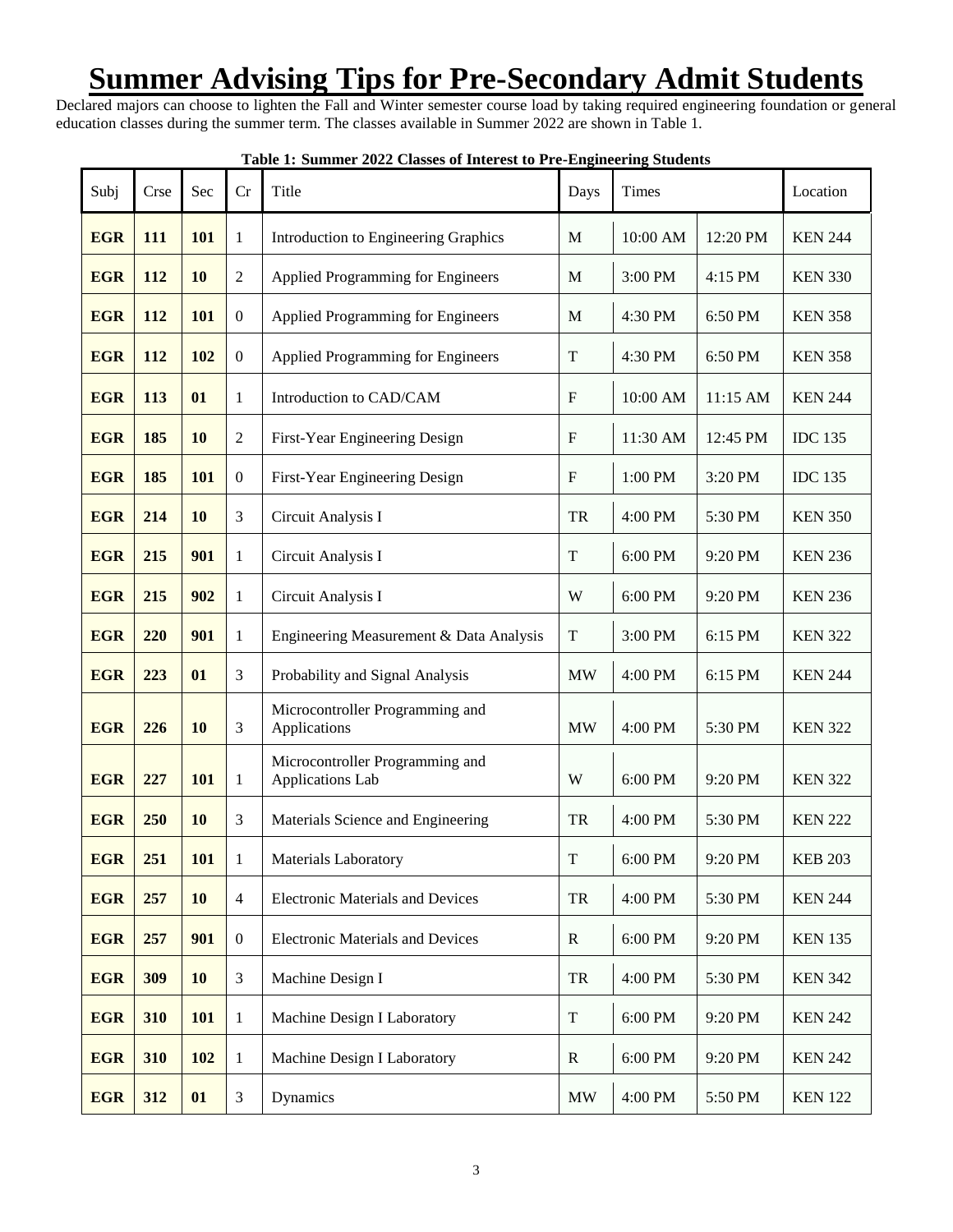Other courses of interest:

- CIS 162 Computer Science I
- CIS 163 Computer Science II
- CHM 115 Principles of Chemistry I
- MTH 201 Calculus I ( $1<sup>st</sup>$  6 Weeks)
- MTH 202 Calculus II ( $1<sup>st</sup>$  6 Weeks)
- MTH 203 Calculus III ( $2<sup>nd</sup>$  6 Weeks)
- PHY 230 Principles of Physics I ( $1<sup>st</sup> 6$  Weeks)
- PHY 231 Principles of Physics II ( $2<sup>nd</sup> 6$  Weeks)
- STA 220: Statistical Modeling for Engineers (1<sup>st</sup> 6 Weeks)

**SWS Requirement:** EGR 390 is no longer offered as an SWS option. EGR 302 – SWS Engineering Decision Making in Society is an SWS course that is offered in the Fall semester and will meet the engineering ethics requirement, as well as a general education Issues course in the Information, Innovation or Technology Issue category. Otherwise, there are general education courses that can be used to meet the two SWS requirements for graduation. Please see an academic advisor for more information.

#### **Special Notes:**

- The above classes are subject to change.<br>• The science and mathematics classes me
- The science and mathematics classes meet for only part of the summer and require 25-40 hours per week of meeting time and homework.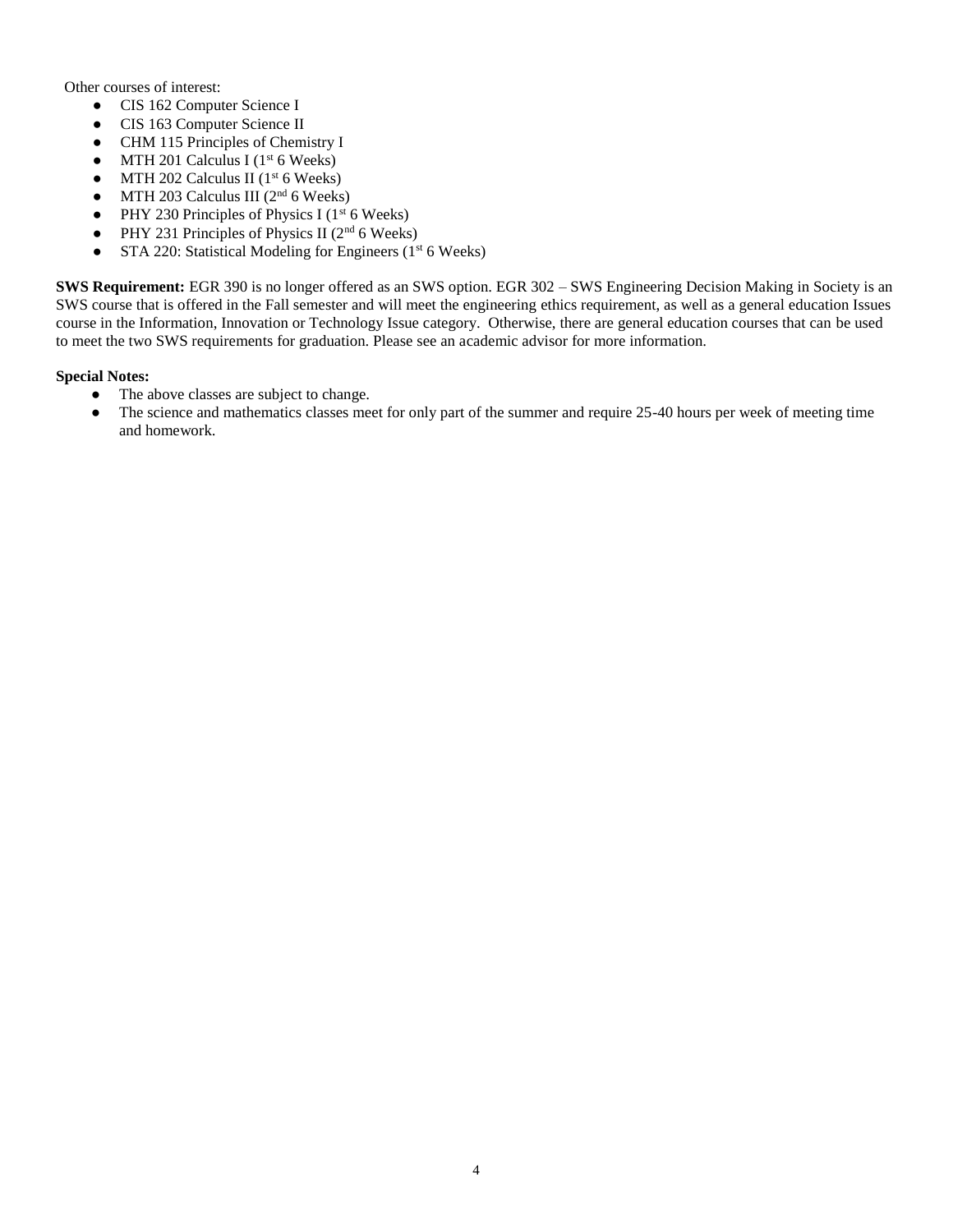# **Advising Tips for Biomedical Engineering Students**

### <span id="page-4-0"></span>**Pending Admit Students**

You will be able to enroll in Summer 2022 classes when your enrollment period opens. However, you will not be allowed to enroll in upper division engineering courses until you have been admitted to the engineering program. If you are admitted at the end of Winter 2022, you will be able to enroll  $1 - 2$  business days after you receive your acceptance letter in late April/early May. If you are admitted at the end of Summer 2022, you will be able to enroll  $1 - 2$  business days after you receive your acceptance letter in early August.

### **Engineering Ethics Course**

#### *EGR 302: Engineering Decision-Making in Society*

**Description:** Engineering decisions affect almost everyone in the modern world. This course studies the potential broad impacts of these decisions within social, economic, environmental and global contexts. This course, through case-studies, places engineering in a wider context, emphasizing the application of ethical models to recognize professional responsibilities in engineering situations.

This course will fulfill the Engineering Ethics requirement as well as an Issues Course in the Information, Innovation or Technology Issue. It is an SWS course.

#### **Registration Notes:**

- Students pursuing the Biomedical Engineering major must choose between three emphasis areas Electrical, Mechanical, or Product Design and Manufacturing.
- Foundation courses for these three emphasis areas are the same as the corresponding majors so BME students in the Electrical emphasis will complete the foundation courses required for EE majors, BME students in the Mechanical emphasis will complete the foundation courses required for ME majors, and BME students in the Product Design and Manufacturing emphasis will complete the foundation courses required for PDM majors.

Students in the Biomedical Engineering (BME) major pursuing the **Electrical Emphasis** must complete the following required courses: EGR 314, EGR 315, EGR 323, EGR 326, and EGR 434.

Students in the Biomedical Engineering (BME) major pursuing the **Electrical Emphasis** must complete **three** elective courses. For this major, the electives offered for the 2022-2023 academic year are shown in Table 2. Please check the GVSU online schedule for any last-minute additions and changes.

| Semester    | Course         | Title                                    |
|-------------|----------------|------------------------------------------|
| Summer 2022 | <b>EGR 343</b> | <b>Applied Electromagnetics</b>          |
|             | <b>EGR 424</b> | Design of Microcontroller Applications   |
|             | <b>EGR 455</b> | Automatic Control                        |
| Fall 2022   | <b>EGR 418</b> | Radio Frequency Systems                  |
|             | <b>EGR 458</b> | Introduction to Fiber Optics             |
| Winter 2023 | <b>EGR 415</b> | <b>Communications Systems</b>            |
|             | EGR 423        | <b>Digital Signal Processing Systems</b> |
|             | EGR 426        | <b>Integrated Circuit Systems Design</b> |
|             | <b>EGR 432</b> | <b>Biomedical Image Processing</b>       |
|             | EGR 436        | <b>Embedded Systems Interface</b>        |
|             | <b>EGR 443</b> | Electromagnetic Compatibility            |

#### **Table 2: Elective Courses for Biomedical Engineering Students – Electrical Emphasis**

Students in the Biomedical Engineering (BME) major pursuing the **Mechanical Emphasis** must complete the following required courses: EGR 250, EGR 251, EGR 346, EGR 362, EGR 447, and EGR 453.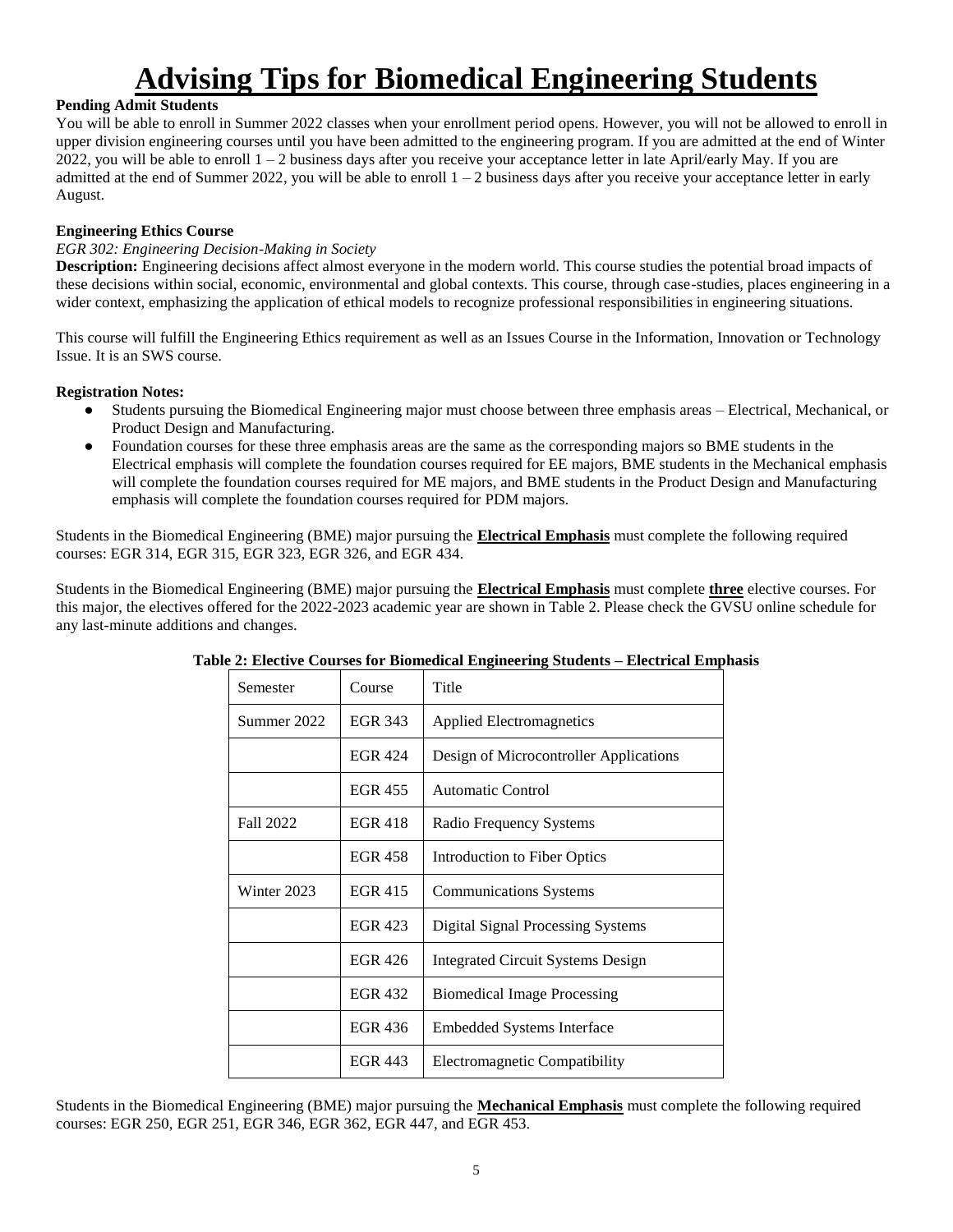Students in the Biomedical Engineering (BME) major pursuing the **Mechanical Emphasis** must complete **two** elective courses. For this major, the electives offered for the 2022-2023 academic year are shown in Table 3. Please check the GVSU online schedule for any last-minute additions and changes.

| Semester    | Course                | Title                                                   |
|-------------|-----------------------|---------------------------------------------------------|
| Summer 2022 | <b>EGR 329</b>        | Introduction to Finite Element Analysis                 |
|             | <b>EGR 350</b>        | Vibration                                               |
|             | <b>EGR 409</b>        | Machine Design II                                       |
|             | <b>EGR 445</b>        | Robotics Systems Engineering                            |
|             | <b>EGR 450</b>        | <b>Manufacturing Control Systems</b>                    |
|             |                       |                                                         |
| Fall 2022   | <b>EGR</b><br>367/368 | Manufacturing Processes/ Laboratory                     |
| Winter 2023 | <b>EGR 311</b>        | Intermediate Computer Aided Design and<br>Manufacturing |
|             | <b>EGR 352</b>        | Kinematics and Dynamics of Machinery                    |
|             | <b>EGR</b><br>367/368 | Manufacturing Processes/ Laboratory                     |
|             | <b>EGR 405</b>        | Materials Failure Analysis and Selection                |
|             | <b>EGR 450</b>        | <b>Manufacturing Control Systems</b>                    |
|             | <b>EGR 465</b>        | Computational Fluid Dynamics (CFD)                      |
|             | <b>EGR 468</b>        | Heat Transfer*                                          |

**Table 3: Elective Courses for Biomedical Engineering Students – Mechanical Emphasis**

*Permit required\**

Students in the Biomedical Engineering (BME) major pursuing the **Product Design and Manufacturing Emphasis** must complete the following required courses: EGR 301, EGR 345, EGR 362, EGR 367, EGR 368, and EGR 453.

Students in the Biomedical Engineering (BME) major pursuing the **Product Design and Manufacturing Emphasis** must complete **two** elective courses. For this major, the electives offered for the 2022-2023 academic year are shown in Table 4. Please check the GVSU online schedule for any last-minute additions and changes.

|  |  | Table 4: Elective Courses for Biomedical Engineering Students – Product Design and Manufacturing Emphasis |  |
|--|--|-----------------------------------------------------------------------------------------------------------|--|
|  |  |                                                                                                           |  |

| Semester    | Course         | Title                                    |
|-------------|----------------|------------------------------------------|
| Summer 2022 | <b>EGR 405</b> | Materials Failure Analysis and Selection |
|             | <b>EGR 409</b> | Machine Design II                        |
|             | <b>EGR 440</b> | Introduction to Production               |
|             | <b>EGR 441</b> | Quality, Economics, and Operations       |
|             | <b>EGR 445</b> | Robotics Systems Engineering             |
|             | EGR 450        | Manufacturing Control Systems            |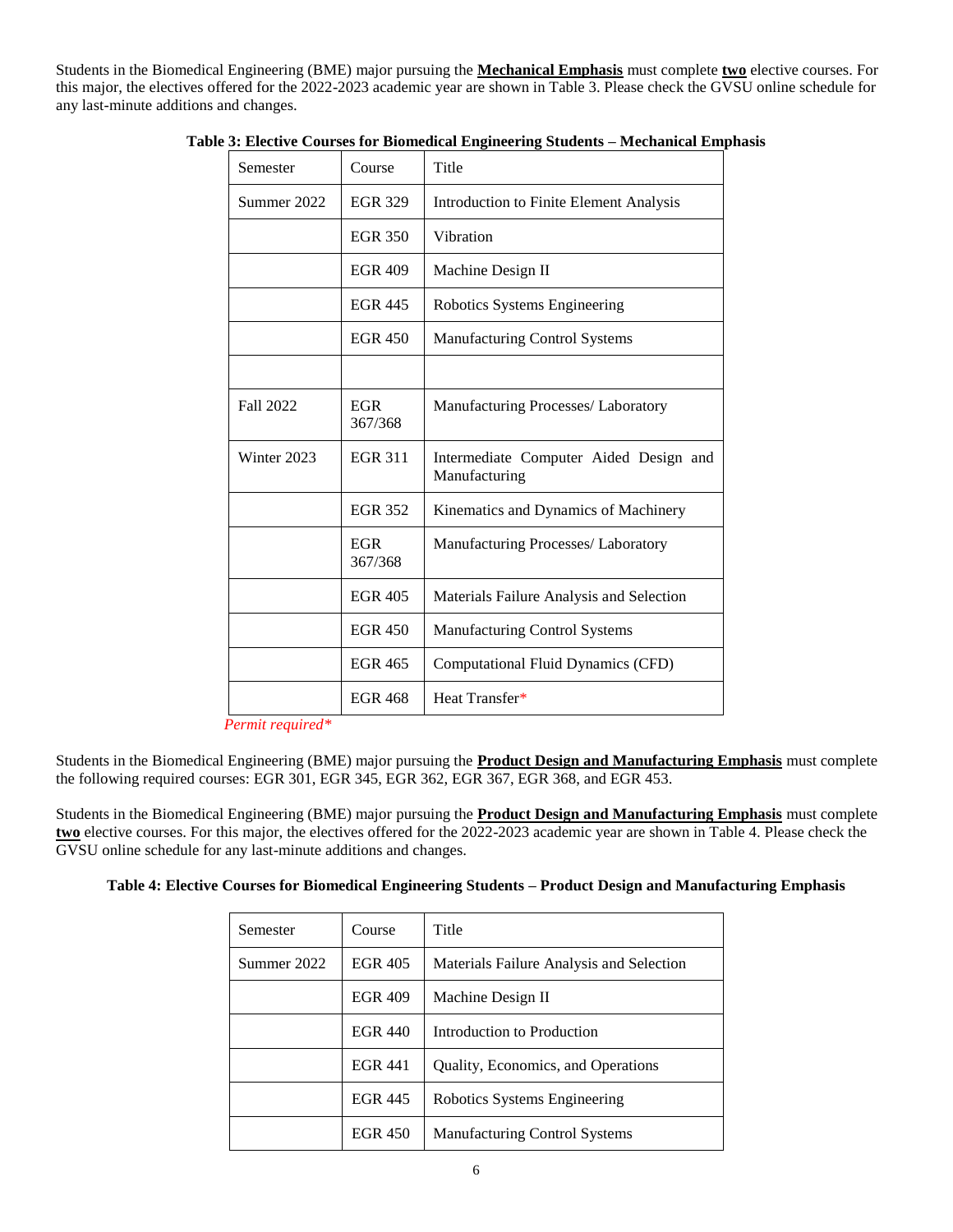| Winter 2023 |                |                                                         |
|-------------|----------------|---------------------------------------------------------|
|             | <b>EGR 311</b> | Intermediate Computer Aided Design and<br>Manufacturing |
|             | <b>EGR 404</b> | Polymer Science and Processing                          |
|             | <b>EGR 447</b> | <b>Engineering Mechanics of Human Motion</b>            |
|             | <b>EGR 465</b> | Computational Fluid Dynamics (CFD)                      |

For more information about the Biomedical Engineering Program, please contact Dr. Blake Ashby at [ashbybl@gvsu.edu.](mailto:ashbybl@gvsu.edu) .

<span id="page-6-0"></span>**Combined BSE/MSE:** Junior students with a GPA of 3.3 or more are invited to consider a combined degree. Click here for more info.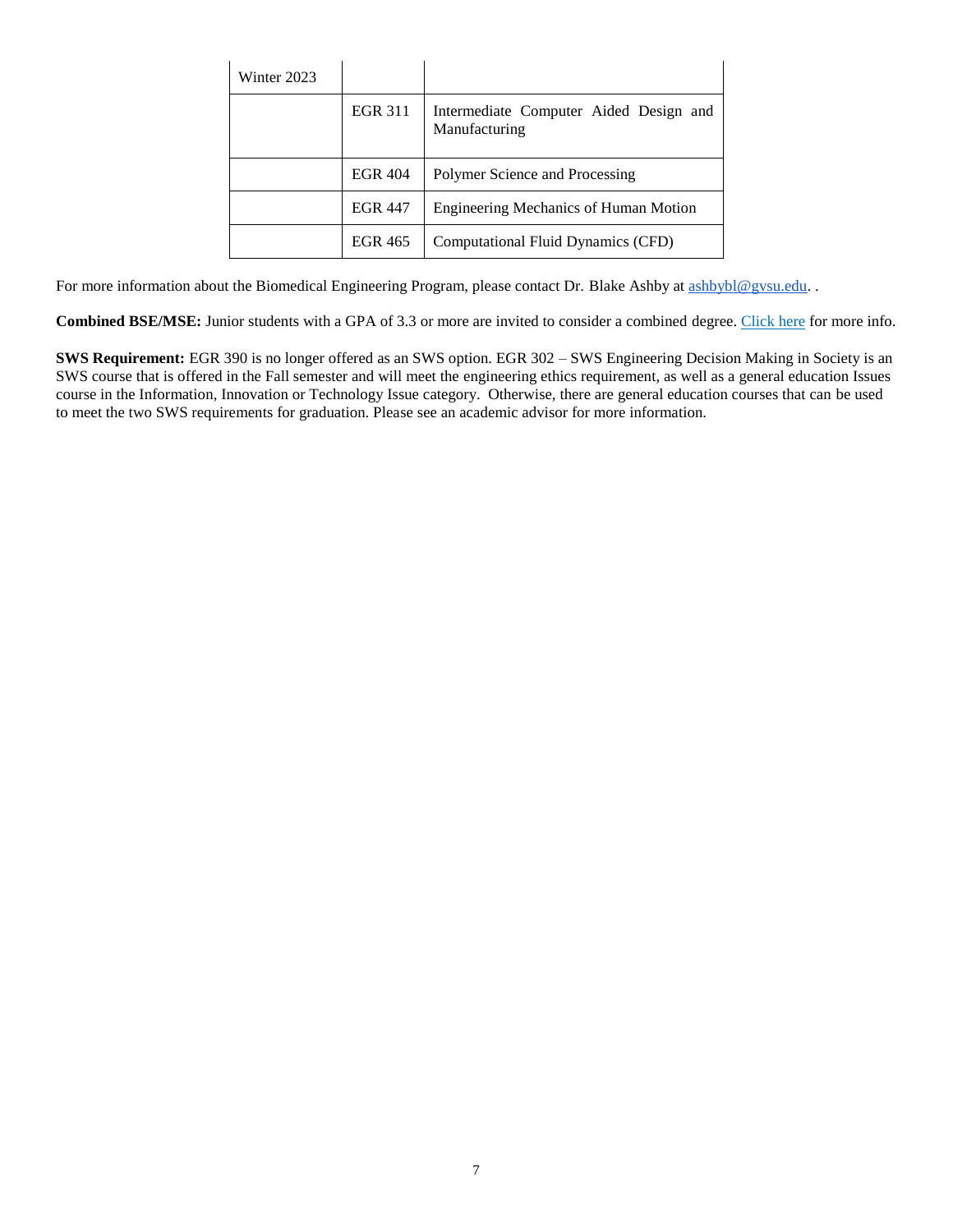## **Advising Tips for Biomedical Engineering Minor**

Students pursuing a minor in Biomedical Engineering must complete six courses: four required courses and two electives. All of these courses are listed below

#### **Required Courses:**

BMS 202 Anatomy and Physiology, 4 Credits, Gen Ed LS CHM 115 Principles of Chemistry I, 5 Credits CHM 230 Introduction to Organic and Biochemistry, 4 Credits EGR 435 Mathematical Modeling of Physiological Systems, 3 Credits

**Elective Courses** (choose any **two** courses from among the following ones)**:**

EGR 403 Medical Device Design, 3 Credits (PDM senior elective)

EGR 432 Biomedical Imaging and Image Processing, 3 Credits (EE and CE senior elective)

EGR 433 Electronic Instrumentation for Biomedical Applications, 3 Credits (EE senior elective)

EGR 434 Bioelectric Potentials, 3 Credits (EE senior elective)

EGR 447 Engineering Mechanics of Human Motion, 3 Credits (ME and PDM senior elective)

EGR 453 Biomaterials, 3 Credits (PDM senior elective)

EGR 465 Computational Fluid Dynamics, 4 credits (ME senior elective)

For Spring/Summer 2022 and the 2022-2023 academic year, the offerings of courses in this minor are shown in Table 5. Besides the ones in this table, other elective courses may be offered in subsequent years since distinct electives are offered in different years.

| Semester         | Course         | Title                                        |
|------------------|----------------|----------------------------------------------|
| Summer 2022      | <b>BMS 202</b> | Anatomy and Physiology                       |
|                  | <b>CHM 115</b> | Principles of Chemistry I                    |
|                  | <b>CHM 230</b> | Introduction to Organic and Biochemistry     |
| <b>Fall 2022</b> | <b>BMS 202</b> | Anatomy and Physiology                       |
|                  | <b>CHM 115</b> | Principles of Chemistry I                    |
|                  | <b>CHM 230</b> | Introduction to Organic and Biochemistry     |
|                  | <b>EGR 434</b> | <b>Bioelectrical Potentials</b>              |
|                  | <b>EGR 453</b> | <b>Biomedical Materials</b>                  |
| Winter 2023      | <b>BMS 202</b> | Anatomy and Physiology                       |
|                  | <b>CHM 115</b> | Principles of Chemistry I                    |
|                  | <b>CHM 230</b> | Introduction to Organic and Biochemistry     |
|                  | <b>EGR 403</b> | <b>Medical Device Design</b>                 |
|                  | <b>EGR 432</b> | <b>Biomedical Image Processing</b>           |
|                  | <b>EGR 435</b> | Mathematical Modeling of Physiologic Systems |
|                  | <b>EGR 447</b> | <b>Engineering Mechanics of Human Motion</b> |
|                  | <b>EGR 465</b> | <b>Computational Fluid Dynamics</b>          |

**Table 5: Biomedical Minor Engineering Course Offerings AY 2022-2023**

For more information about the Biomedical Engineering minor, please contact Dr. Blake Ashby at [ashbybl@gvsu.edu.](mailto:ashbybl@gvsu.edu)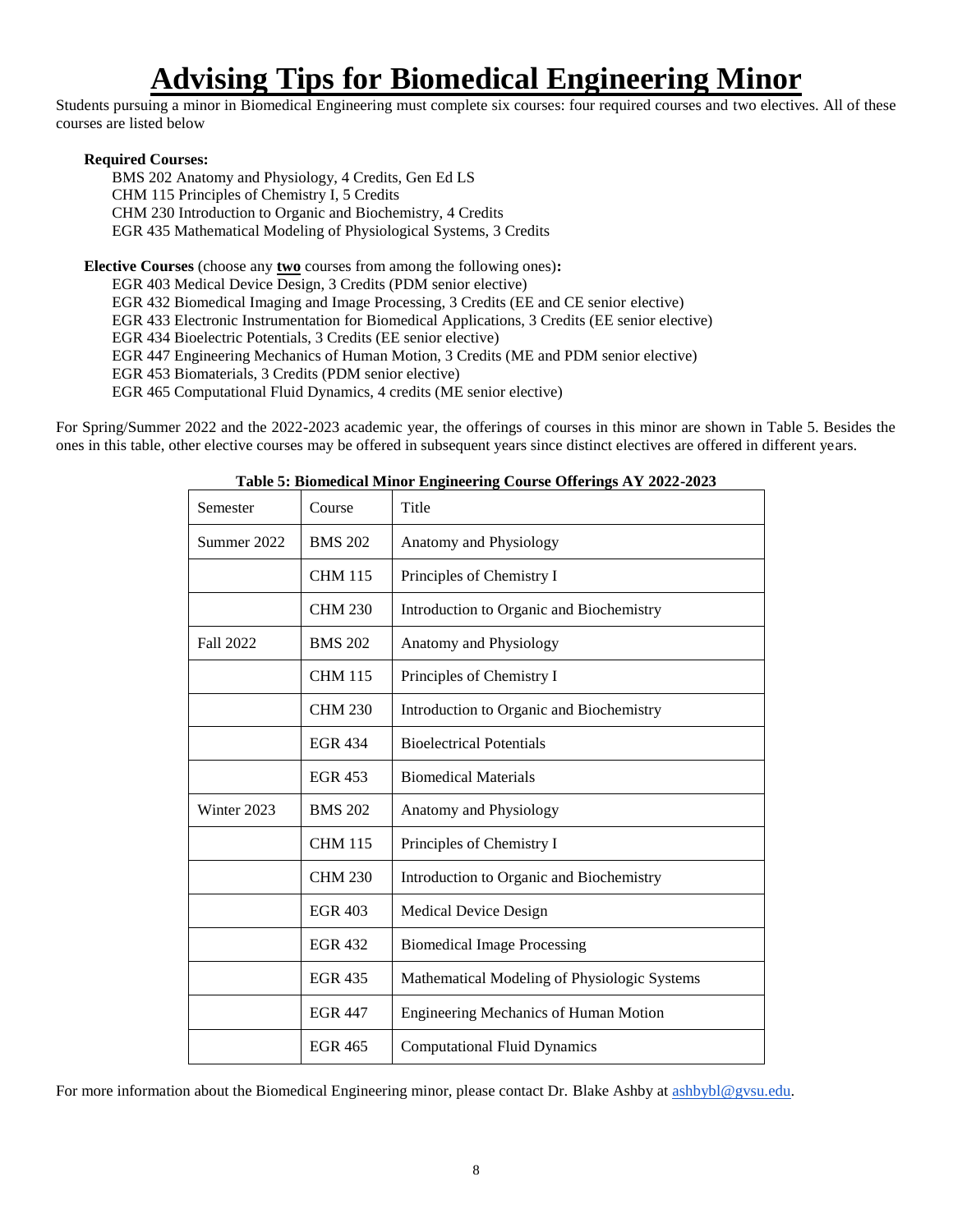# **Advising Tips for Computer Engineering Students**

### <span id="page-8-0"></span>**Pending Admit Students**

You will be able to enroll in Summer 2022 classes when your enrollment period opens. However, you will not be allowed to enroll in upper division engineering courses until you have been admitted to the engineering program. If you are admitted at the end of Winter 2022, you will be able to enroll  $1 - 2$  business days after you receive your acceptance letter in late April/early May. If you are admitted at the end of Summer 2022, you will be able to enroll  $1 - 2$  business days after you receive your acceptance letter in early August.

#### **Engineering Ethics Course**

#### *EGR 302: Engineering Decision-Making in Society*

**Description:** Engineering decisions affect almost everyone in the modern world. This course studies the potential broad impacts of these decisions within social, economic, environmental and global contexts. This course, through case-studies, places engineering in a wider context, emphasizing the application of ethical models to recognize professional responsibilities in engineering situations.

This course will fulfill the Engineering Ethics requirement as well as an Issues Course in the Information, Innovation or Technology Issue. It is an SWS course.

#### **Registration Notes:**

- For pre-secondary admit students, you should take CIS 159 Intro to Java for C Programmer (1 credit) in Fall of 2022 instead of CIS 162 Computer Science I (4 credits). Please see Dr. Parikh if you feel you should take CIS 162 instead to discuss.
- Additionally, pre-secondary students should take EGR 224 Introduction to Digital System Design (3 credits prerequisite of EGR 112 C or better) in the Fall of 2022.
- CE juniors should take CIS 263, CIS 350 and CIS 241 during the summer.

Students in the Computer Engineering (CE) major must complete three elective courses. For this major, the electives offered for 2022- 2023 academic year are shown in Table 6. Please check the GVSU online schedule for any last-minute additions and changes.

| Semester    | Course         | Title                                                               |
|-------------|----------------|---------------------------------------------------------------------|
| Summer 2022 | <b>EGR 323</b> | Signals and Systems Analysis                                        |
|             | <b>EGR 424</b> | Design of Microcontroller Applications                              |
|             | <b>EGR 425</b> | RISC Architecture                                                   |
| Fall 2022   | CIS 451        | Computer Architecture (pre-reqs have changed) Check with Dr. Parikh |
|             | <b>CIS</b> 457 | Data Communications                                                 |
| Winter 2023 | EGR 426        | Integrated Circuit Systems Design                                   |
|             | EGR 436        | <b>Embedded Systems Interface</b>                                   |
|             | <b>CIS 457</b> | Data Communications                                                 |

**Table 6: Elective Courses for Computer Engineering Students**

For more information about the Computer Engineering Program, please contact Dr. Chirag Parikh at [parikhc@gvsu.edu.](mailto:parikhc@gvsu.edu)

**Combined BSE/MSE:** Junior students with a GPA of 3.3 or more are invited to consider a combined degree. Click here for more info.

**Biomedical Engineering Minor** Click here for more info.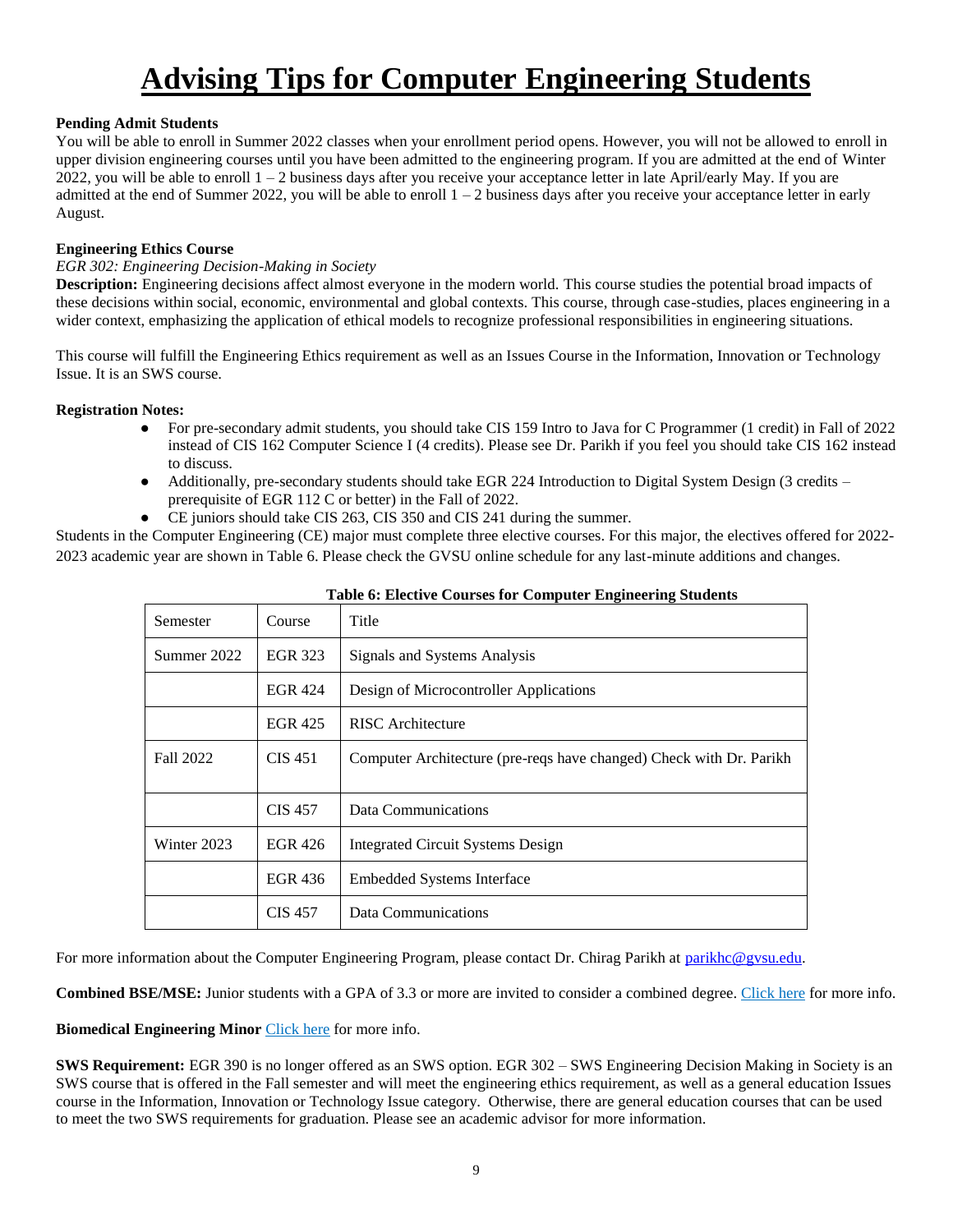## **Advising Tips for Electrical Engineering Students**

### <span id="page-9-0"></span>**Pending Admit Students**

You will be able to enroll in Summer 2022 classes when your enrollment period opens. However, you will not be allowed to enroll in upper division engineering courses until you have been admitted to the engineering program. If you are admitted at the end of Winter 2022, you will be able to enroll  $1 - 2$  business days after you receive your acceptance letter in late April/early May. If you are admitted at the end of Summer 2022, you will be able to enroll  $1 - 2$  business days after you receive your acceptance letter in early August.

### **Engineering Ethics Course**

#### *EGR 302: Engineering Decision-Making in Society*

**Description:** Engineering decisions affect almost everyone in the modern world. This course studies the potential broad impacts of these decisions within social, economic, environmental and global contexts. This course, through case-studies, places engineering in a wider context, emphasizing the application of ethical models to recognize professional responsibilities in engineering situations.

This course will fulfill the Engineering Ethics requirement as well as an Issues Course in the Information, Innovation or Technology Issue. It is an SWS course.

#### **Registration Notes:**

Students in the Electrical Engineering (EE) major must complete four elective courses. For this major, the electives offered for the 2022-2023 academic year are shown in Table 7. Please check the GVSU online schedule for any last-minute additions and changes.

| Semester         | Course         | Title                                    |
|------------------|----------------|------------------------------------------|
| Summer 2022      | <b>EGR 424</b> | Design of Microcontroller Applications   |
|                  | <b>EGR 425</b> | <b>RISC</b> Architecture                 |
|                  | <b>EGR 450</b> | <b>Manufacturing Control Systems</b>     |
|                  | <b>EGR 455</b> | Automatic Control                        |
| <b>Fall 2022</b> | <b>EGR 418</b> | <b>RF</b> Systems                        |
|                  | <b>EGR 434</b> | <b>Bioelectric Potentials</b>            |
|                  | <b>EGR 458</b> | Introduction to Fiber Optics             |
| Winter 2023      | <b>EGR 415</b> | <b>Communications Systems</b>            |
|                  | <b>EGR 426</b> | <b>Integrated Circuit Systems Design</b> |
|                  | <b>EGR 432</b> | <b>Biomedical Image Processing</b>       |
|                  | EGR 436        | <b>Embedded Systems Interface</b>        |
|                  | <b>EGR 443</b> | Electromagnetic Compatibility            |
|                  | <b>EGR 450</b> | <b>Manufacturing Control Systems</b>     |
|                  | <b>EGR 480</b> | Microgrid                                |

#### **Table 7: Electives for Electrical Engineering Students**

For more information about the Electrical Engineering Program, please contact Dr. Heidi Jiao a[t jiaoh@gvsu.edu.](mailto:jiaoh@gvsu.edu)

**Combined BSE/MSE:** Junior students with a GPA of 3.3 or more are invited to consider a combined degree. Click here for more info.

**Biomedical Engineering Minor** *Click here* for more info.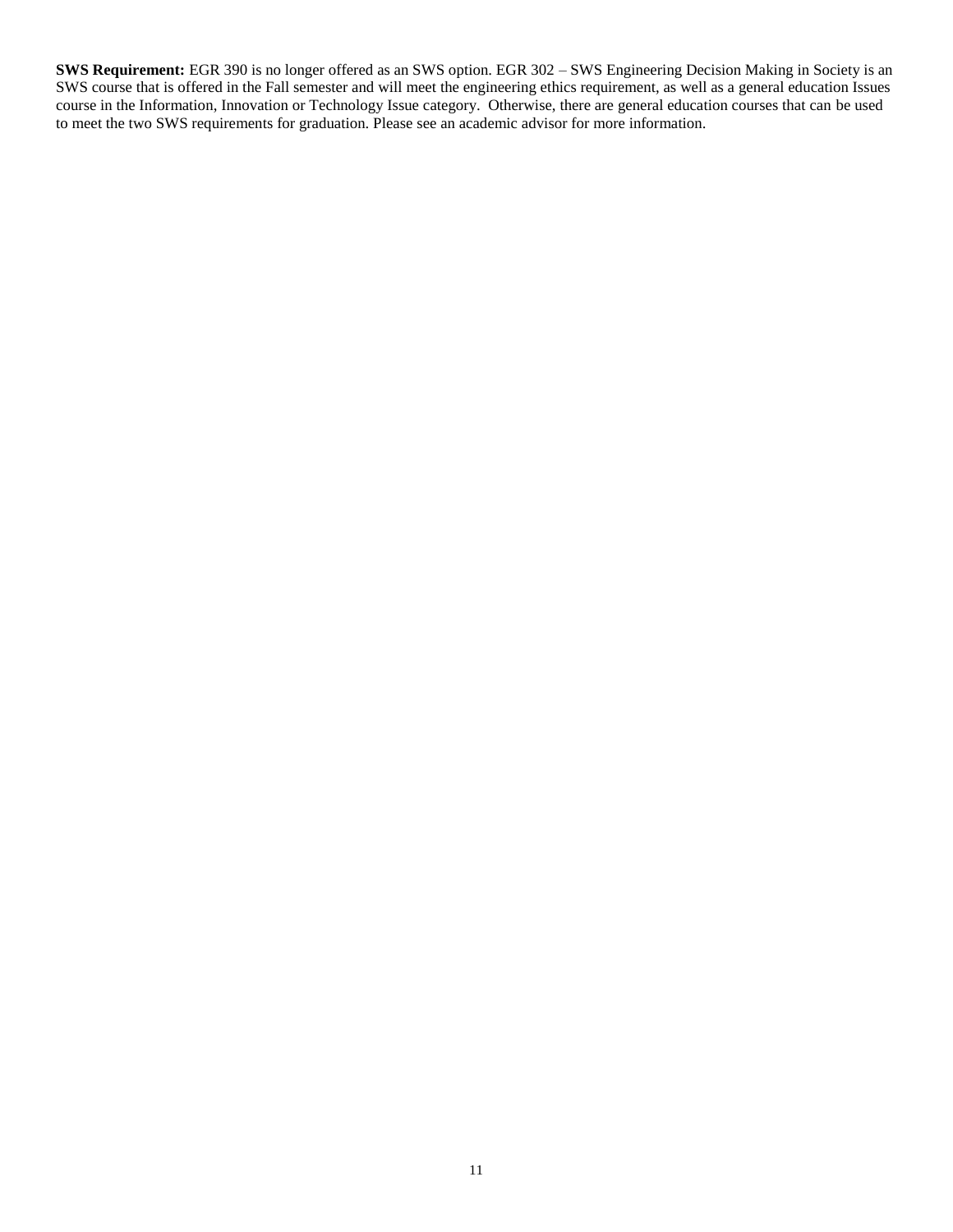# **Advising Tips for Mechanical Engineering Students**

## <span id="page-11-0"></span>**Pending Admit Students**

You will be able to enroll in lower division, Summer 2022 classes as well as EGR 250 when your enrollment period opens. Additionally, you may enroll in your general education classes. However, YOU WILL NOT BE ALLOWED TO ENROLL IN UPPER DIVISION ENGINEERING COURSES UNTIL YOU HAVE BEEN ADMITTED TO THE ENGINEERING PROGRAM. If you are admitted at the end of Winter 2022, you will be able to enroll  $1 - 2$  business days after you receive your acceptance letter in late April/early May. If you are admitted at the end of Summer 2022, you will be able to enroll 1 – 2 business days after you receive your acceptance letter in early August. This is true for all engineering students. Please do not submit override requests for upper division courses unless you have waited 1-2 business days after receiving your notification that you have been admitted to the upper division.

#### **Engineering Ethics Course**

### *EGR 302: Engineering Decision-Making in Society*

**Description**: Engineering decisions affect almost everyone in the modern world. This course studies the potential broad impacts of these decisions within social, economic, environmental and global contexts. This course, through case-studies, places engineering in a wider context, emphasizing the application of ethical models to recognize professional responsibilities in engineering situations.

This course will fulfill the Engineering Ethics requirement as well as an Issues Course in the Information, Innovation or Technology Issue. It is an SWS course.

#### **Registration Notes:**

Students in the Mechanical Engineering (ME) major must complete three elective courses. For this major, the electives offered for the 2022-2023 academic year are shown in Table 8. Please check the GVSU online schedule for any last-minute additions and changes.

| Semester    | Course         | Title                                                |
|-------------|----------------|------------------------------------------------------|
| Summer 2022 | <b>EGR 350</b> | Vibration                                            |
|             | EGR 405**      | Materials Failure Analysis & Selection               |
|             | <b>EGR 441</b> | Economics, Quality, and Operations                   |
|             | <b>EGR 445</b> | Robotics Systems Engineering                         |
|             | EGR 450**      | Manufacturing Control Systems                        |
|             | <b>EGR 475</b> | Design of HVAC Systems                               |
| Fall 2022   |                |                                                      |
|             | <b>EGR 301</b> | Analytical Tools for Product Design                  |
|             | <b>EGR</b>     | <b>Manufacturing Processes</b>                       |
|             | 367/368**      |                                                      |
|             | <b>EGR 380</b> | GD&T                                                 |
|             | <b>EGR 453</b> | <b>Biomedical Materials</b>                          |
|             | <b>EGR 463</b> | Alternative Energy Systems & Applications            |
|             |                |                                                      |
| Winter 2023 | <b>EGR 311</b> | Intermediate Computer Aided Design and Manufacturing |
|             | <b>EGR 352</b> | Kinematics and Dynamics of Machinery                 |
|             | <b>EGR</b>     | <b>Manufacturing Processes</b>                       |
|             | 367/368**      |                                                      |
|             | <b>EGR 403</b> | <b>Medical Device Design</b>                         |
|             | <b>EGR 404</b> | Polymer Science and Processing                       |
|             | <b>EGR 413</b> | <b>Materials for Energy Storage</b>                  |
|             | <b>EGR 447</b> | <b>Engineering Mechanics of Human Motion</b>         |
|             | EGR 450**      | Manufacturing Control Systems                        |
|             | <b>EGR 465</b> | <b>Computational Fluid Dynamics</b>                  |
|             | <b>EGR 480</b> | <b>Internal Combustion Engines</b>                   |

**Table 8: Electives for Mechanical Engineering Students**

*\*\*No more than two of these courses may be applied toward fulfilling the elective requirements of the ME major & Will require a permit.\**

For more information about the Mechanical Engineering Program, please contact Dr. Wendy Reffeor [reffeorw@gvsu.edu.](mailto:reffeorw@gvsu.edu)

**Combined BSE/MSE:** Junior students with a GPA of 3.3 or more are invited to consider a combined degree. Click here for more info.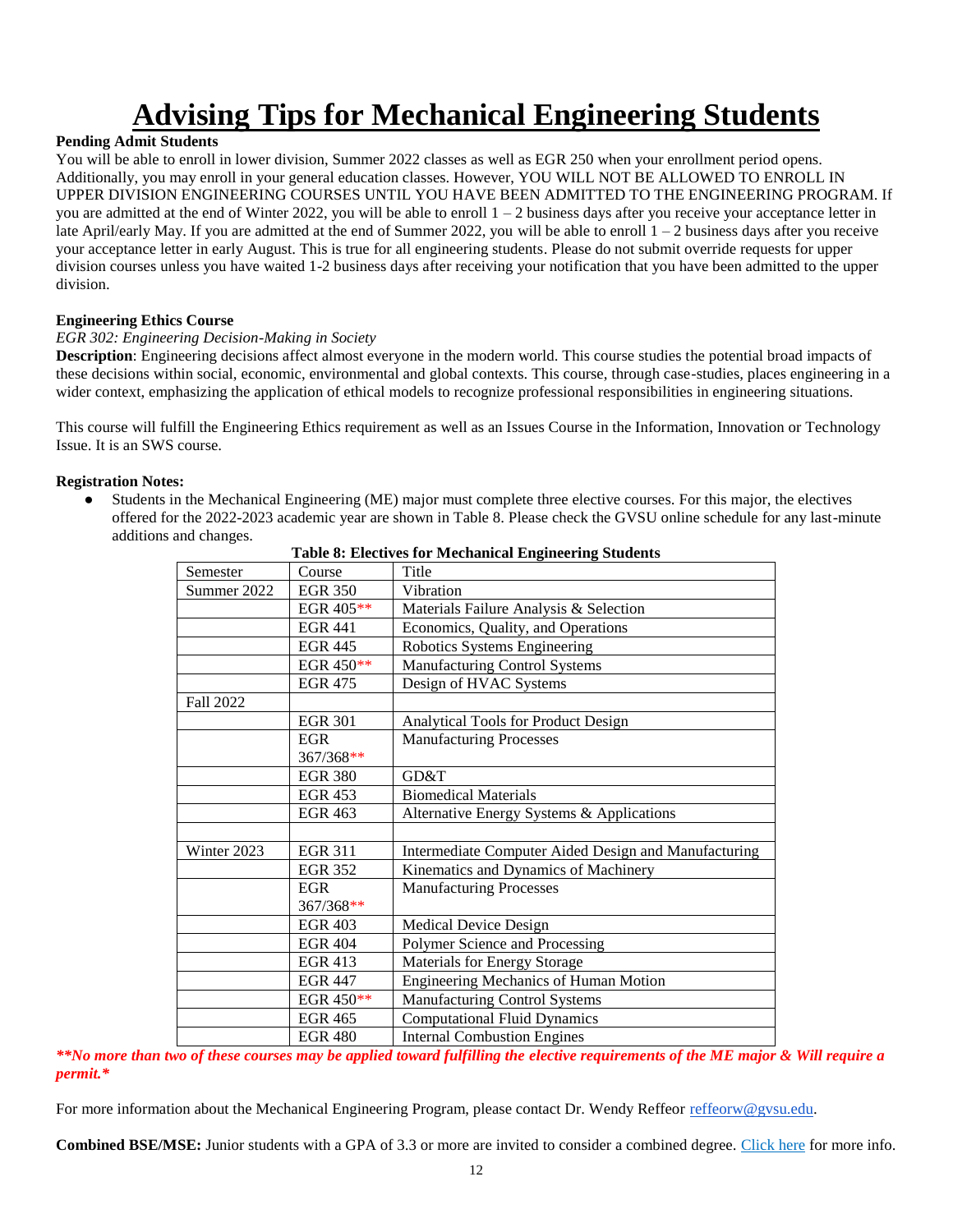**Biomedical Engineering Minor** Click here for more info.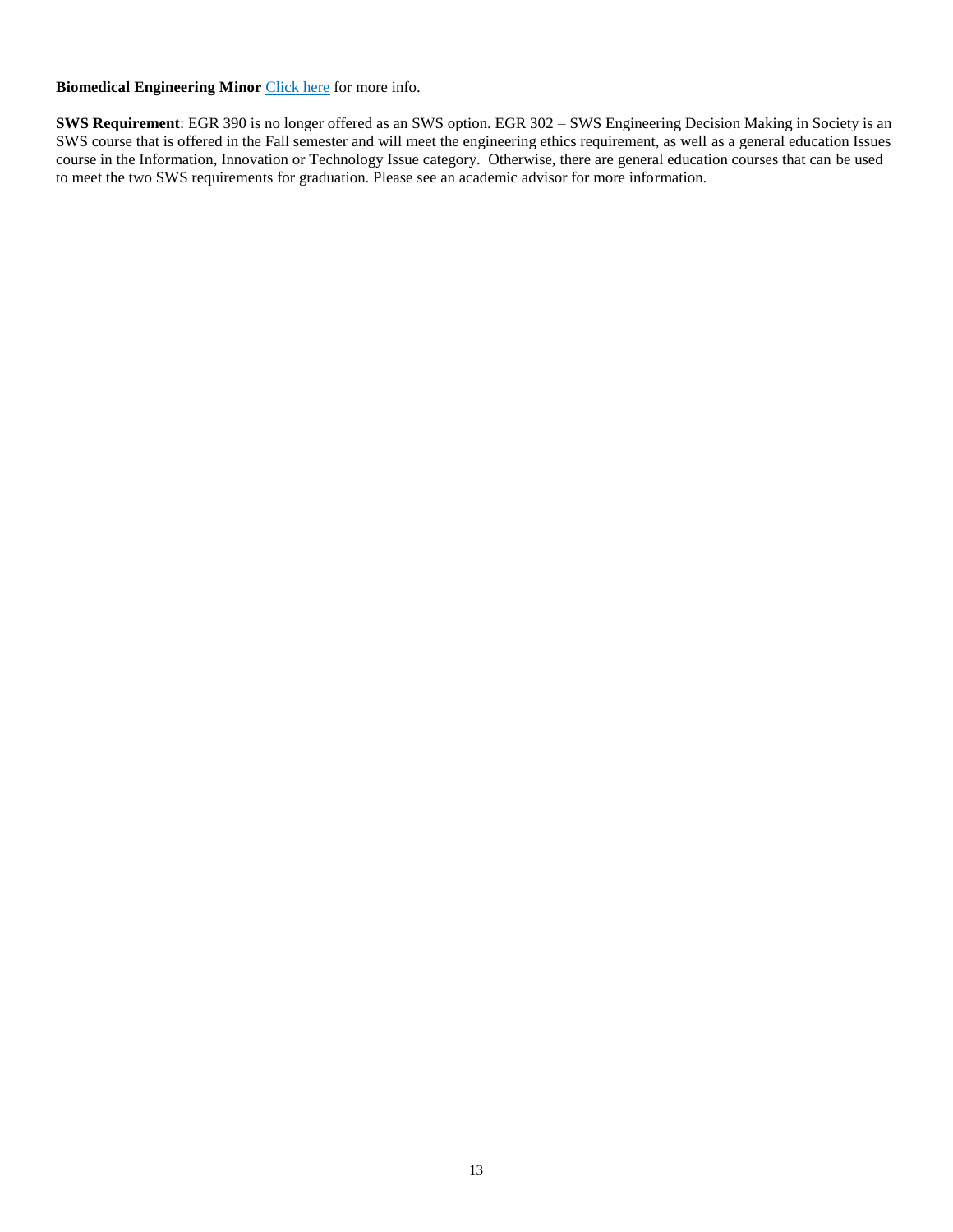## <span id="page-13-0"></span>**Advising Tips for Product Design and Manufacturing Engineering Students**

#### **Pending Admit Students**

You will be able to enroll in Summer 2022 classes when your enrollment period opens. However, you will not be allowed to enroll in upper division engineering courses until you have been admitted to the engineering program. If you are admitted at the end of Winter 2022, you will be able to enroll  $1 - 2$  business days after you receive your acceptance letter in late April/early May. If you are admitted at the end of Summer 2022, you will be able to enroll  $1 - 2$  business days after you receive your acceptance letter in early August.

#### **Engineering Ethics Course**

#### *EGR 302: Engineering Decision-Making in Society*

**Description:** Engineering decisions affect almost everyone in the modern world. This course studies the potential broad impacts of these decisions within social, economic, environmental and global contexts. This course, through case-studies, places engineering in a wider context, emphasizing the application of ethical models to recognize professional responsibilities in engineering situations.

This course will fulfill the Engineering Ethics requirement as well as an Issues Course in the Information, Innovation or Technology Issue. It is an **SWS** course.

#### **Registration Notes:**

● EGR 445 Robotics Systems may be selected as a PDM elective.

Students in the Product Design & Manufacturing Engineering (PDM) major pursuing the **General Emphasis** must complete three elective courses. For this major, the electives offered for the 2022-2023 academic year are shown in Table 9. Please check the GVSU online schedule for any last-minute additions and changes.

|  |  | Table 9: Elective Courses for Product Design and Manufacturing Engineering Students - General |  |  |
|--|--|-----------------------------------------------------------------------------------------------|--|--|
|  |  |                                                                                               |  |  |
|  |  |                                                                                               |  |  |
|  |  |                                                                                               |  |  |

| Semester    | Course         | Title                                        |
|-------------|----------------|----------------------------------------------|
| Summer 2022 | <b>EGR 405</b> | Materials Failure Analysis and Selection     |
|             | <b>EGR 409</b> | Machine Design II                            |
|             | <b>EGR 441</b> | Quality, Economics, and Operations           |
|             | <b>EGR 445</b> | Robotics Systems Engineering                 |
| Fall 2022   | <b>EGR 453</b> | <b>Biomedical Materials</b>                  |
|             | EGR 463        | Alternative Energy Systems & Applications    |
|             | <b>STA 315</b> | Design of Experiments                        |
| Winter 2023 | <b>EGR 403</b> | Medical Device Design                        |
|             | <b>EGR 404</b> | Polymer Science and Processing               |
|             | <b>EGR 413</b> | <b>Materials for Energy Storage</b>          |
|             | <b>EGR 447</b> | <b>Engineering Mechanics of Human Motion</b> |

Students in the Product Design & Manufacturing Engineering (PDM) major pursuing the **Design Emphasis** must complete two elective courses. For this major, the electives offered for the 2022-2023 academic year are shown in Table 10. Please check the GVSU online schedule for any last-minute additions and changes.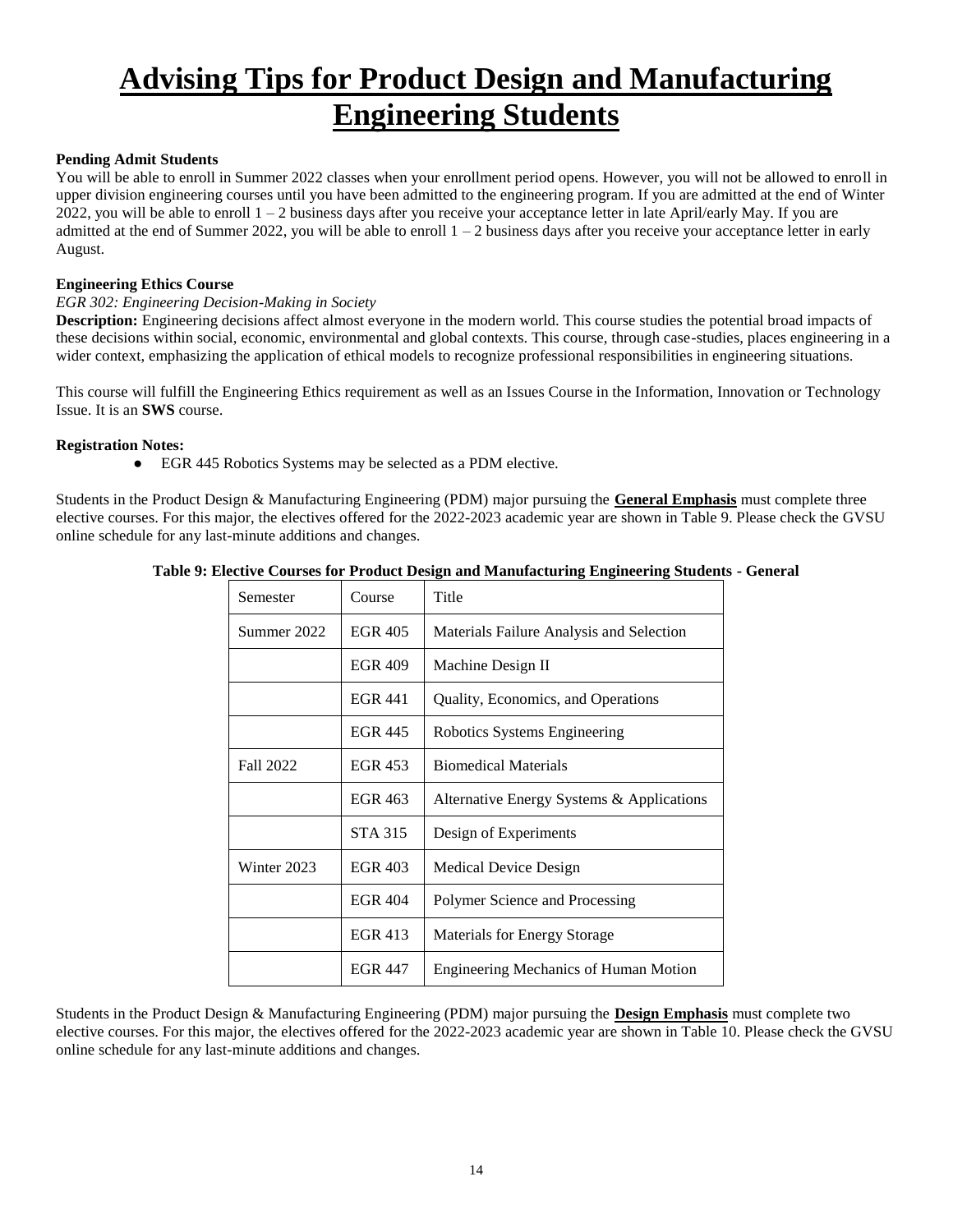| Semester    | Course         | Title                              |
|-------------|----------------|------------------------------------|
| Summer 2022 | <b>EGR 409</b> | Machine Design II                  |
|             | <b>EGR 441</b> | Quality, Economics, and Operations |
| Fall 2022   | EGR 453        | <b>Biomedical Materials</b>        |
|             | <b>STA 315</b> | Design of Experiments              |
| Winter 2023 | <b>EGR 311</b> | Intermediate CAD                   |
|             | <b>EGR 403</b> | <b>Medical Device Design</b>       |
|             | <b>EGR 404</b> | Polymer Science and Processing     |
|             | <b>STA 315</b> | Design of Experiments              |

**Table 10: Elective Courses for Product Design and Manufacturing Engineering Students - Design**

Students in the Product Design & Manufacturing Engineering (PDM) major pursuing the **Manufacturing Systems Emphasis** must complete two elective courses. For this major, the electives offered for the 2022-2023 academic year are shown in Table 11. Please check the GVSU online schedule for any last-minute additions and changes.

| Table 11: Elective Courses for Product Design and Manufacturing Engineering Students - Manufacturing |
|------------------------------------------------------------------------------------------------------|
|------------------------------------------------------------------------------------------------------|

| Semester    | Course         | Title                        |
|-------------|----------------|------------------------------|
| Summer 2022 | <b>EGR 445</b> | Robotics Systems Engineering |
| Fall 2022   | <b>STA 315</b> | Design of Experiments        |
| Winter 2023 | <b>EGR 413</b> | Materials for Energy Storage |
|             | <b>MGT 337</b> | Supply Chain Management      |
|             | <b>STA 315</b> | Design of Experiments        |

Students in the Product Design & Manufacturing Engineering (PDM) major pursuing the **Robotics and Controls Emphasis** must complete two elective courses. For this major, the electives offered for the 2022-2023 academic year are shown in Table 12. Please check the GVSU online schedule for any last-minute additions and changes.

| Table 12: Elective Courses for Product Design and Manufacturing Engineering Students - Robotics |
|-------------------------------------------------------------------------------------------------|
|-------------------------------------------------------------------------------------------------|

| Semester    | Course         | Title                                    |
|-------------|----------------|------------------------------------------|
| Summer 2022 | <b>EGR 312</b> | Dynamics                                 |
|             | EGR 405        | Materials Failure Analysis and Selection |
|             | <b>EGR 441</b> | Quality, Economics, and Operations       |
| Fall 2022   | <b>EGR 352</b> | Kinematics and Dynamics of Machinery     |
| Winter 2023 | <b>EGR 312</b> | Dynamics                                 |

For more information about the Product Design & Manufacturing Engineering Program, please contact Dr. Chris Pung at [pungc@gvsu.edu.](mailto:pungc@gvsu.edu) 

**Combined BSE/MSE:** Junior students with a GPA of 3.3 or more are invited to consider a combined degree. Click here for more info. **Biomedical Engineering Minor** Click here for more info.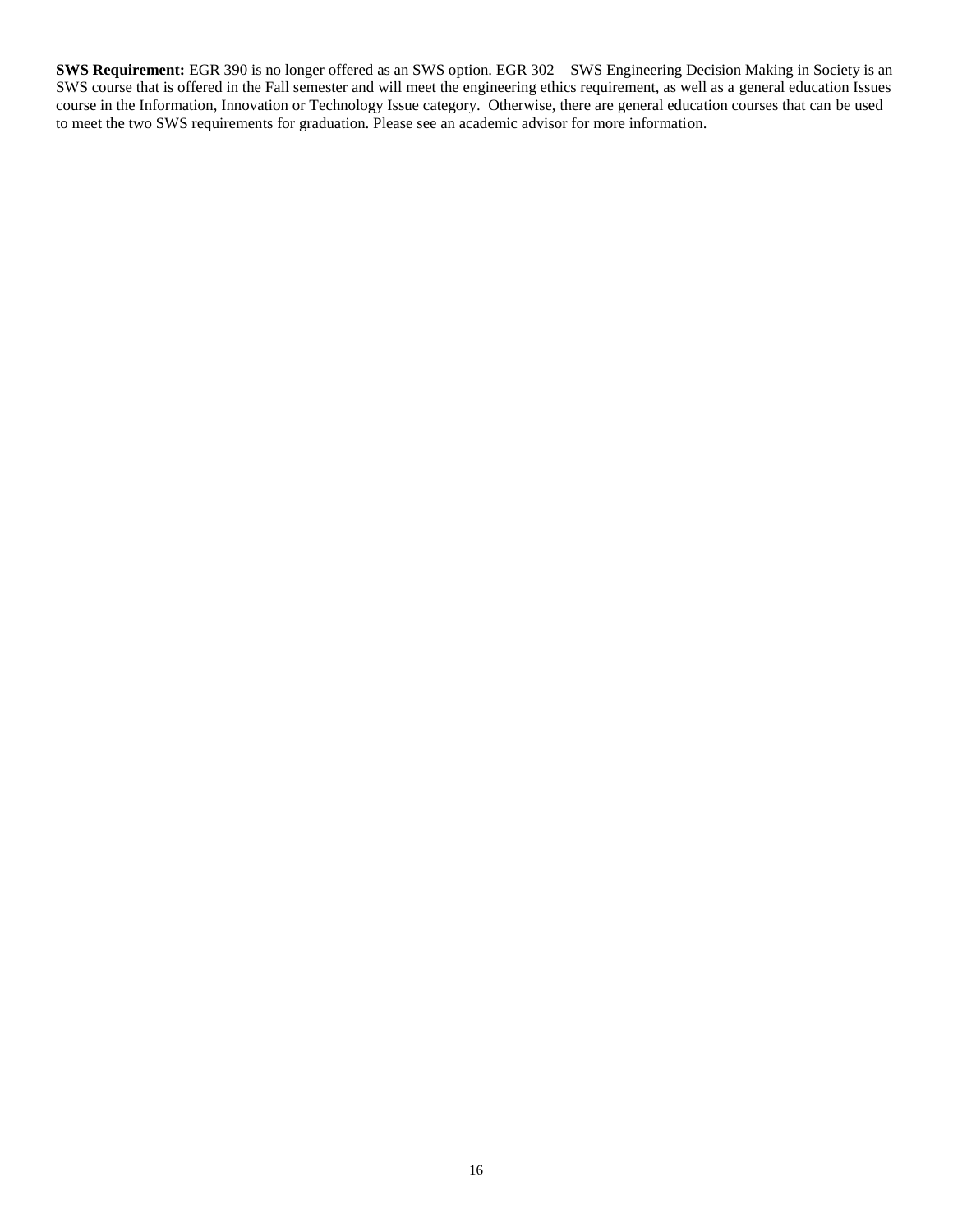# <span id="page-16-0"></span>**Advising Tips for Interdisciplinary Engineering Students**

#### *All Interdisciplinary Engineering students should have a program plan approved from the Interdisciplinary Engineering chair before enrolling.*

### **Pending Admit Students**

You will be able to enroll in Summer 2022 classes when your enrollment period opens. However, you will not be allowed to enroll in upper division engineering courses until you have been admitted to the engineering program. If you are admitted at the end of Winter 2022, you will be able to enroll  $1 - 2$  business days after you receive your acceptance letter in late April/early May. If you are admitted at the end of Summer 2022, you will be able to enroll  $1 - 2$  business days after you receive your acceptance letter in early August.

#### **Engineering Ethics Course**

#### *EGR 302: Engineering Decision-Making in Society*

**Description:** Engineering decisions affect almost everyone in the modern world. This course studies the potential broad impacts of these decisions within social, economic, environmental and global contexts. This course, through case-studies, places engineering in a wider context, emphasizing the application of ethical models to recognize professional responsibilities in engineering situations.

This course will fulfill the Engineering Ethics requirement as well as an Issues Course in the Information, Innovation or Technology Issue. It is an SWS course.

For more information about the Interdisciplinary Engineering Program, please contact Dr. Ryan Krauss at [kraussry@gvsu.edu.](mailto:kraussry@gvsu.edu)

**Combined BSE/MSE:** Junior students with a GPA of 3.3 or more are invited to consider a combined degree. Click here for more info.

**Biomedical Engineering Minor** Click here for more info.